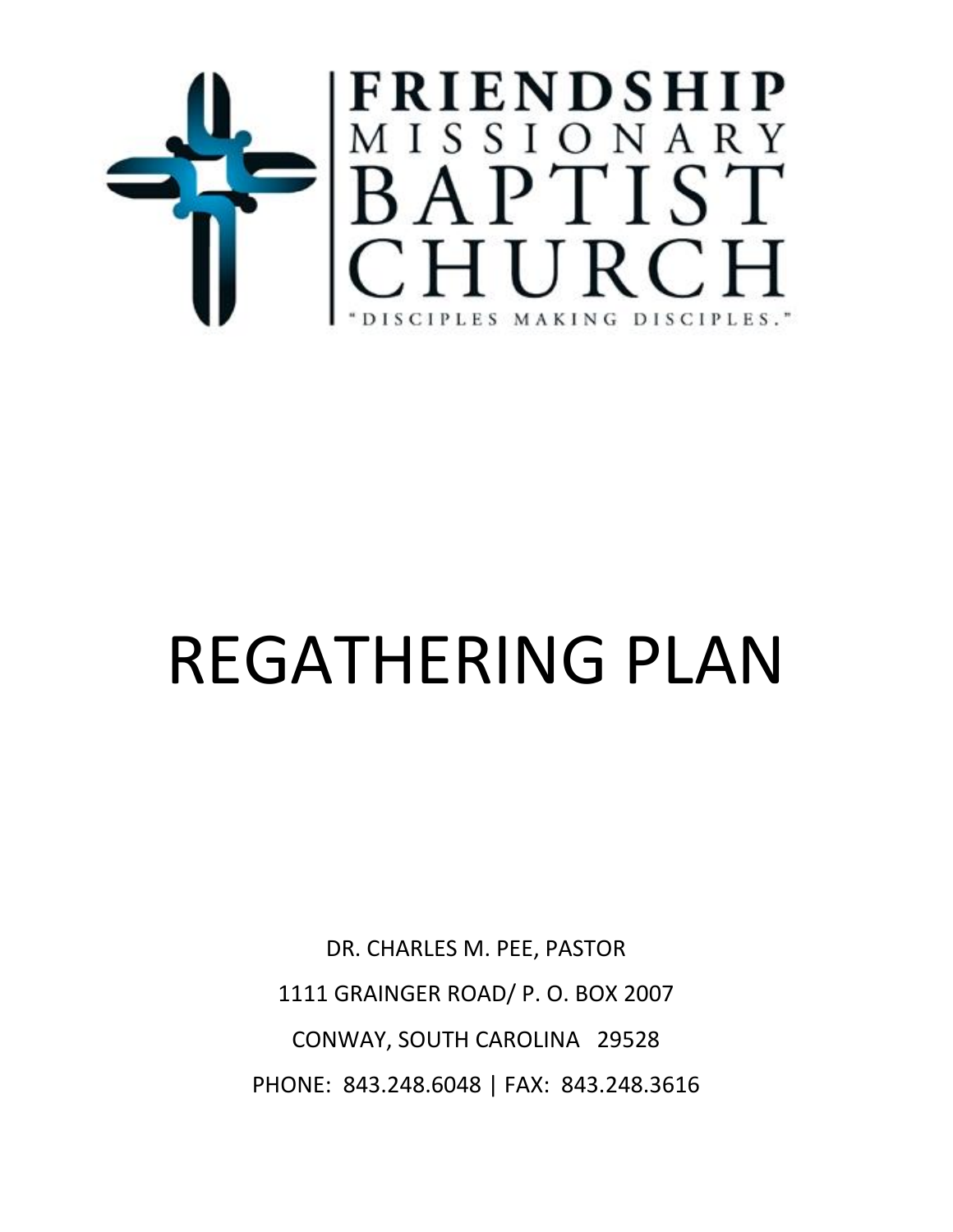## **FMBC Regathering Plan**

#### **Dear Members,**

We eagerly want to regather as a church. We want to assemble, face to face, in order to continue to do the work of the ministry. This is essential! This is the way Jesus designed the church. Assembling as a church is part of our heartbeat!

*Friendship Baptist Church exists to glorify God by evangelizing the lost and equipping the saints with the goal of Christlikeness.*

We exist first and foremost to glorify God! [\(Ephesians 3:20-21\)](https://biblia.com/bible/esv/Eph%203.20-21). We primarily do this by evangelizing the lost [\(Matthew 28:19-20;](https://biblia.com/bible/esv/Matt%2028.19-20) [Acts 1:8\)](https://biblia.com/bible/esv/Acts%201.8), and by equipping you the saints to do the work of the ministry with the goal of growing together unto Christlikeness [\(Ephesians 4:12-23\)](https://biblia.com/bible/esv/Eph%204.12-23). With our focus on our mission statement- on the main thing- we seek to wisely regather as a local church.

#### **Our Commitment to You as Leaders**

As your Pastor, I *am thankful* that you have consistently and joyfully lived out this mission statement during this time of quarantine and I am confident that you will continue to do so even during this rapidly changing and difficult time. The leadership of Friendship Baptist Church wants you to know that *God's people with good hearts have different mindsets*- but that is not unique to this pandemic. God's people have always had the responsibility to operate according to their conscience. Together, as one Body, the Church, we have the responsibility of progressing toward Christlikeness as we pursue His commission.

We also want you to know that *we desire that you are not distracted when worshipping.* If that means staying home and worshiping by livestream for now- we support that decision. If that means following the regathering plan below- we support that decision.

*We desire that you continue to grow in disciple-making.* If you are comfortable taking advantage of the easing social distancing according to government guidelines- we support that decision. If not, please continue to deepen your relationships with each other through God's Word as often and by whatever means necessary to do so.

*We desire that you remain teachable.* As we continue to navigate the pandemic, it is clear that "normal" will not come soon. Please understand that as under-shepherds we are trying to lead all the sheep, and not one is expendable!

#### **Overview of Our Church's Plan**

We have strived to use as much Godly wisdom as possible is developing our regathering plan. In the process, we have looked at the CDC recommended guidelines and *consulted many other resources.* To regather safely, there will be many changes at this time…the "normal" still does not exist yet. *There is no set timing.* We will gradually open our ministries based on the situation in our community. Additionally, guidance to move from one phase to another will be in line with the CDC guidelines.

- **Phase 1**
- Sunday Morning Worship will resume Sunday, January 2, 2022, at Friendship as follows.:
- 8am worship: Streaming---Continue using our dial in number-- (862) 799-9920 or YouTube
- 11 am worship: Streaming and Face-to-Face--**. You may begin arriving at 10:45 am for face-to-face worship.** (**See pre-registration instructions**)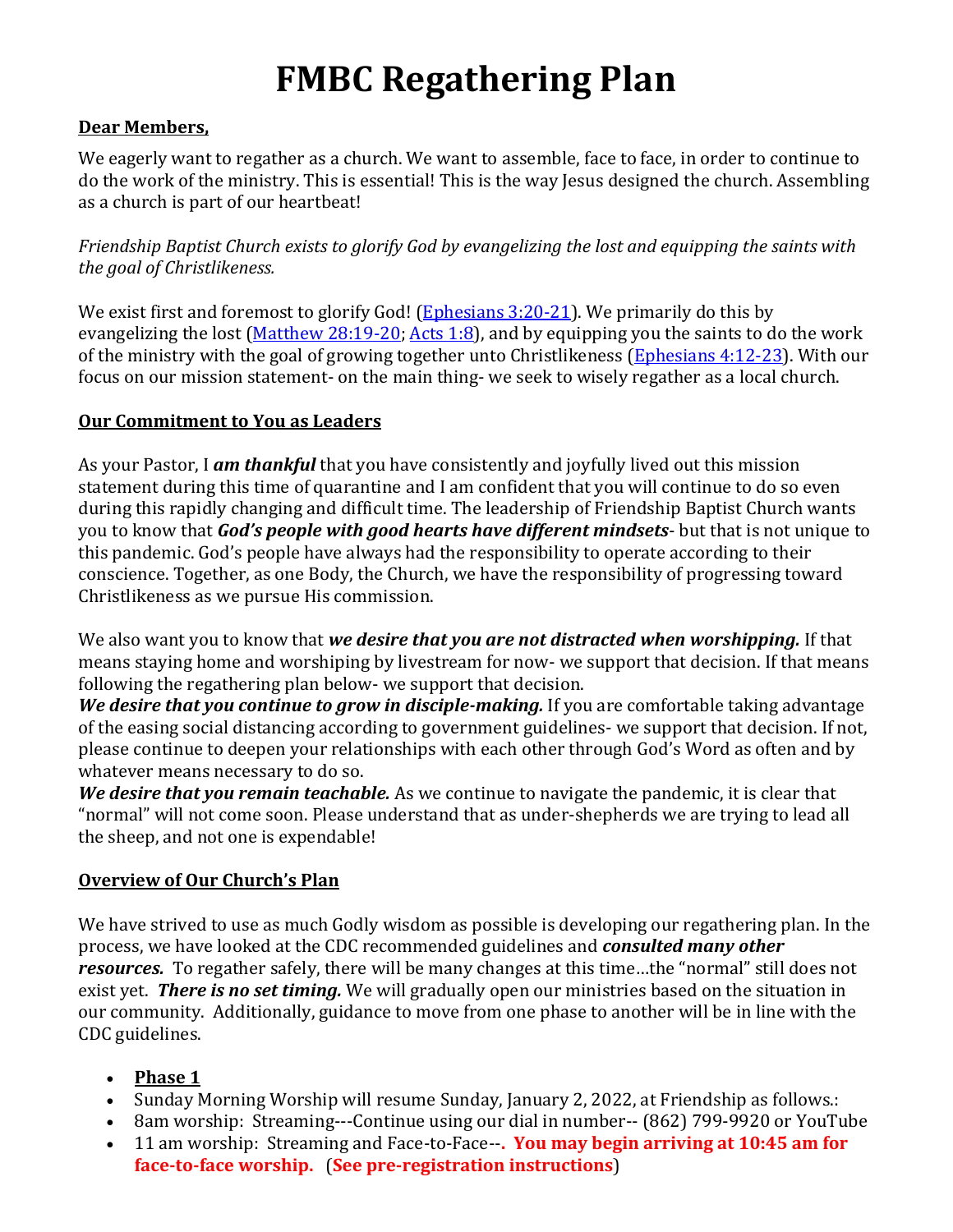- **Due to limited seating of \*90\* individuals for regathering, please help us plan by RSVPing beginning Monday, December 27, 2021 (Monday-Friday from 10 am to 3 pm) by contacting Sis. Sandra Parker (843)455-3277 or Sis. Patricia Rainey (843) 855- 1515 to let us know you plan to attend and what Sundays in the month to RESERVE your seating**
- In the event you will not be attending, please make contact immediately to one of the people above in the event we have a waiting list so others will be able to attend on that Sunday.

*Before You Come:* The following are some items to consider before you come back to church:

We are recommending that *those most vulnerable* to the virus stay home and continue to worship via livestream. Vulnerable individuals include:

- the elderly (65 and older)
- Individuals with serious underlying health conditions (including high blood pressure, chronic lung disease, diabetes, obesity, asthma, and those whose immune system is compromised such as by chemotherapy for cancer and other conditions requiring such therapy, to name a few).
- This is according to government guidelines. This is only a recommendation. We are asking you to pray for wisdom as you make your own decisions about regathering.

**The Health Ministry Team/Greeters/Hostess Teams** (located in the vestibule of the church) will operate in a Godly and responsible manner to ensure a pleasant and rewarding worship experience for all. They will be required to wear mask and gloves. The team will be responsible for the following:

- You will be required to always wear a mask for your safety and the safety of others while in the building.
- You will be required to complete a Coronavirus-COVID-19 Questionnaire to determine if you are safe to enter.
- You will be required to show that you are fully vaccinated—ages 5 and up (present your vaccination card and another form of ID) upon arriving on the steps of the Church. Y*our temperature will be checked then given a green "dot" and then you proceed to the Vestibule for additional instructions. (*You should not come if you have a temperature of 100.4° or higher and other possible Covid symptoms.*)*
- •
- Upon stepping into the vestibule, you will be asked to sign a "Wavier of Liability and Release" document or submit the one attached to this document. (See attached form)
- Talk to your children and remind them that church will be a bit different and that they should **avoid physical contact** with others. As parents, I am sure you will do your best to instruct your child(ren), but they are still child(ren). Please weigh this factor in your minds as you think about attending our worship services in person.

**USHERS (located at the sanctuary doors to assist you)** will operate in a Godly and responsible manner to ensure a pleasant and rewarding worship experience for all. They will be required to wear mask and gloves. The team will be responsible for the following:

- Doors will be propped open so that you will not have to touch the handles/knobs.
- Ushers will seat you and dismiss you. Families may sit together—but once seated that is where you will be until dismissal by the Ushers at the end of worship.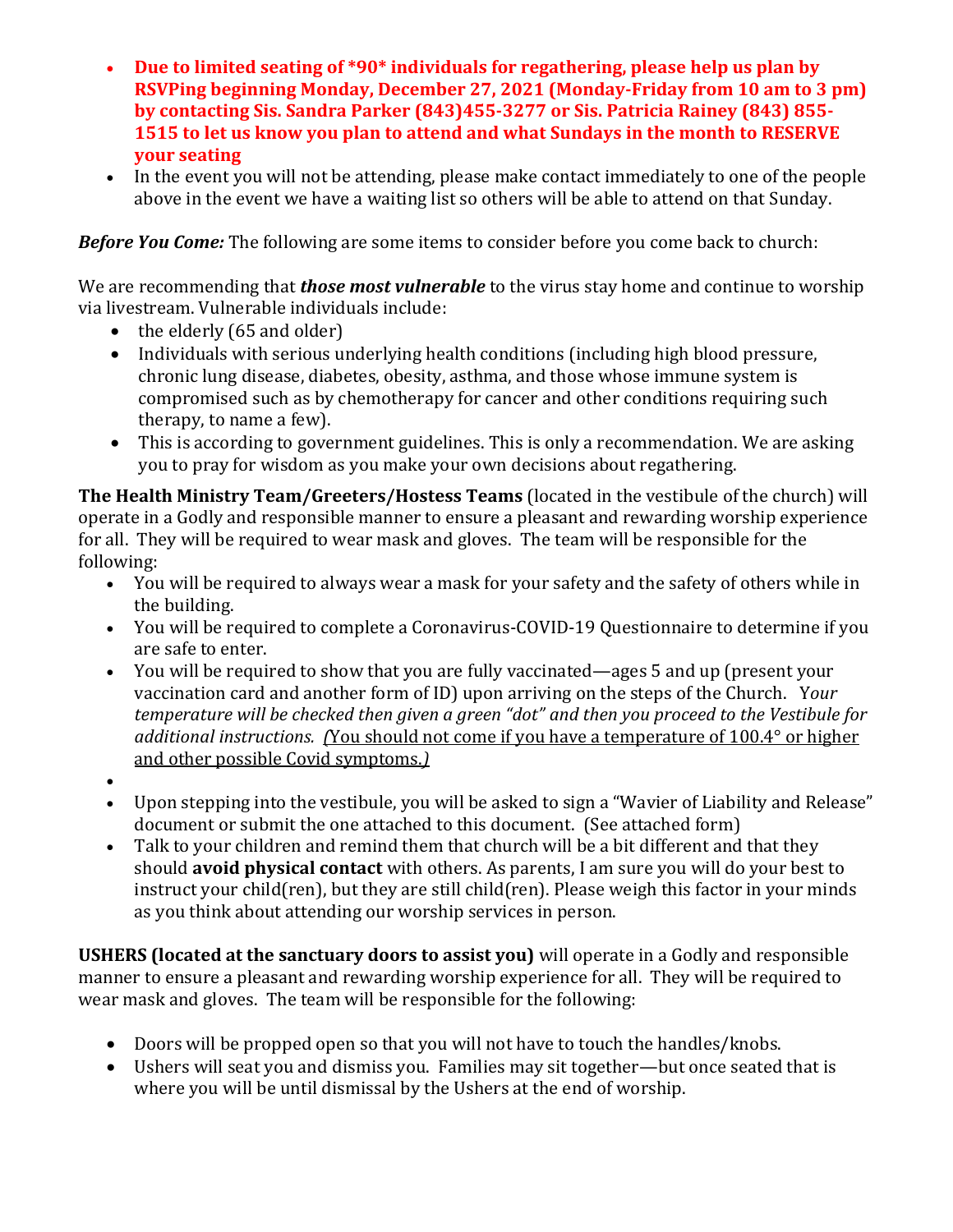#### **Invitation/Altar Call:**

• At the end of the message, attendees who wishes to make the decision to join Church will do so at their seat by standing on their feet and the pastor will recognize them. At the end of worship, they will pick up a "New Member Packet" from the usher. They will take home and complete the necessary information in the packet and return the document(s) to the church secretary.

#### **The Lord's Table:**

• You will be given a prepackaged individual container of juice and a wafer by a Deacon/Deaconess as you enter the sanctuary on 1st Sundays to take to your seat to await the usual instructions from the pastor. At end of worship, an usher will have a container available where you can drop your communion containers. If not in attendance, you will continue to pickup your communion on Saturday before first Sunday from 10 to 12 noon or on first Sunday morning from 8 to noon under the canopy.

#### **Offerings:**

• At door of the sanctuary, there will be a trustee holding a basket where you will put your offering upon entering the sanctuary. If you have not fully prepared your offering at that time, you may ask the usher for an envelope to complete your offering once seated. There will not be any envelopes in the pews upon regathering. You will have an opportunity to drop your offerings upon dismissal from services.

Please keep these items in mind:

- •
- Please follow instructional signs. Some areas of the Church will be roped off to discourage social congregating before and after the services.
- There will be *no* programs offered or use of hymnals.
- We will meet according to *strict social distancing* (6 feet in all directions between individuals). Please refrain from any handshaking or hugging.
- We will require *mask or face covering for ages 5 and up the entire time you are in the Church.*
- *Hand sanitizer stations* will be strategically posted.
- *Doors will be propped* open and social distancing will be observed.
- Our water dispensers will be closed. There will be no access to coffee or snacks.
- Attendees are encouraged to promptly return to their vehicles and refrain from fellowship at the end of service. (This will be tough…but necessary to ensure everyone safety.)

#### **Sanitization of our Facility:**

- **The vestibule will immediately be sanitized after all worshippers have entered into the sanctuary.**
- **Immediately, we will be** *disinfecting* **bathrooms between each individual use and hightouch surfaces.**
- **A team (wearing gloves and masks) will have the job to clean and sanitize the facility (which includes the entire sanctuary, vestibule, bathrooms and front porch area) at the end of worship.**
- **Approved cleaning products/machines will be aligned with the CDC recommendations.**
- **Six feet distancing will be followed by the team to ensure safety while working**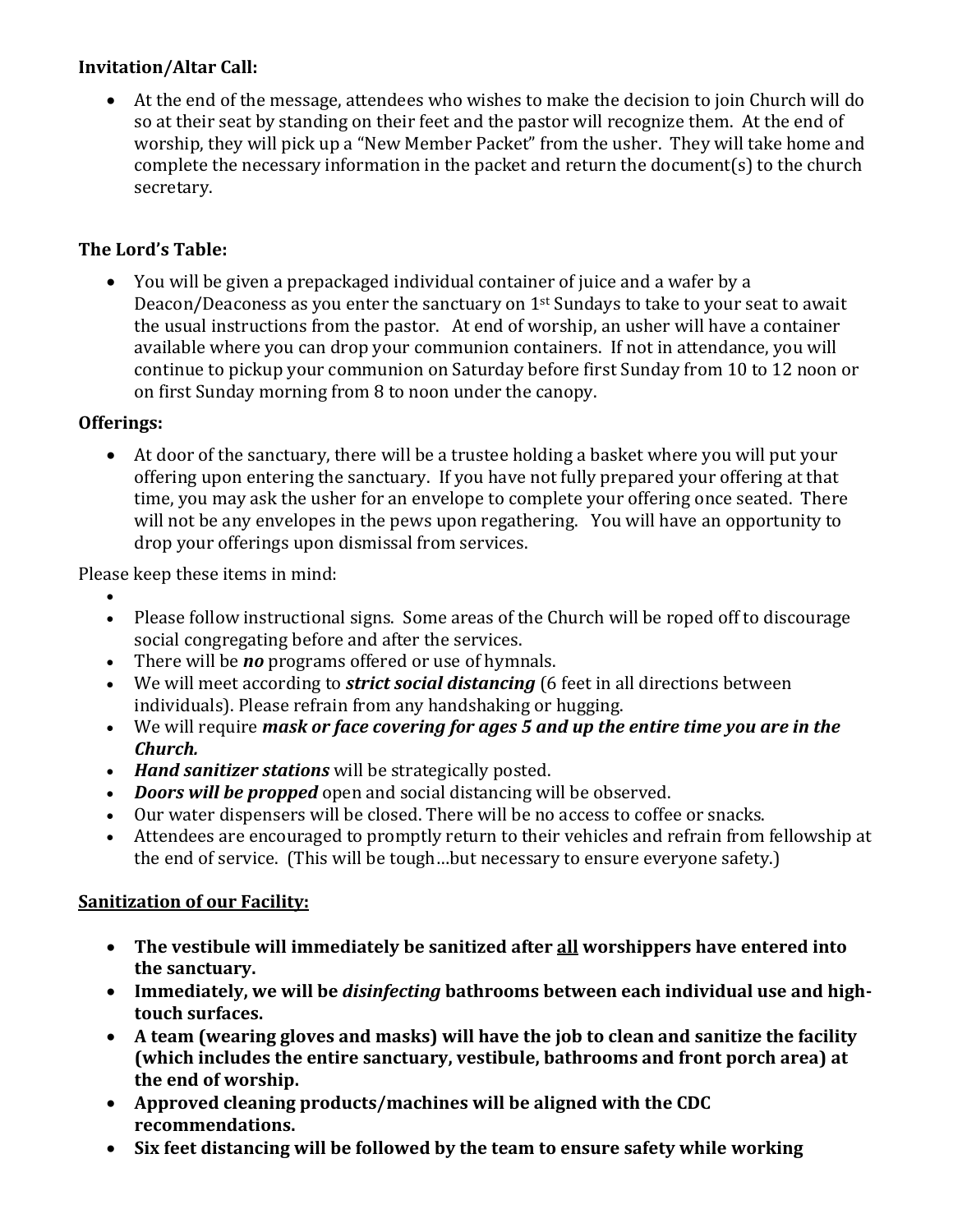#### Coronavirus/COVID-19 Screening Questionnaire

(This form must be completed by all worshippers each time you attend worship .)

The safety of our church members remains a major priority. To prevent the spread of COVID-19 and reduce the potential risk of exposure to others, we are conducting a simple screening questionnaire with this form. Your participation is important to help us take precautionary measures as to protect you and others.

#### PLEASE **CIRCLE** YOUR ANSWERS:

- 1. Have you had close contact with or been diagnosed with COVID-19 within the last 14 days?
	- **YES** NO (If YES, please provide documentation of a negative test)
- 2. Have you experienced any of these symptoms (*fever, chills, sore throat, respiratory illness, difficulty breathing or loss of taste or smell*) in the last 14 days?
	- **YES** NO (If YES, please provide documentation of a negative test)
- 3. If I develop any of the above symptoms, I will not be in attendance to worship. YES NO
- 4. Are you fully vaccinated (ages 5 and up)? (Please show your vaccination card and ID) YES **NO**
- 5. Have you traveled internationally within the last 14 days? YES NO

\*\*If the answer is "**YES**" to questions 1 or 2, you will not be allowed to enter to worship. \*\*If the answer is "**NO**" to question 4, you will not be allowed to attend worship.

Signature of Attendee

PHONE **EXECUTE THE EXECUTIVE SET ASSESSED FOR A SET AND THE SET OF A SET AND THE SET OF A SET OF A SET OF A SET OF A SET OF A SET OF A SET OF A SET OF A SET OF A SET OF A SET OF A SET OF A SET OF A SET OF A SET OF A SET OF** 

Print Name---